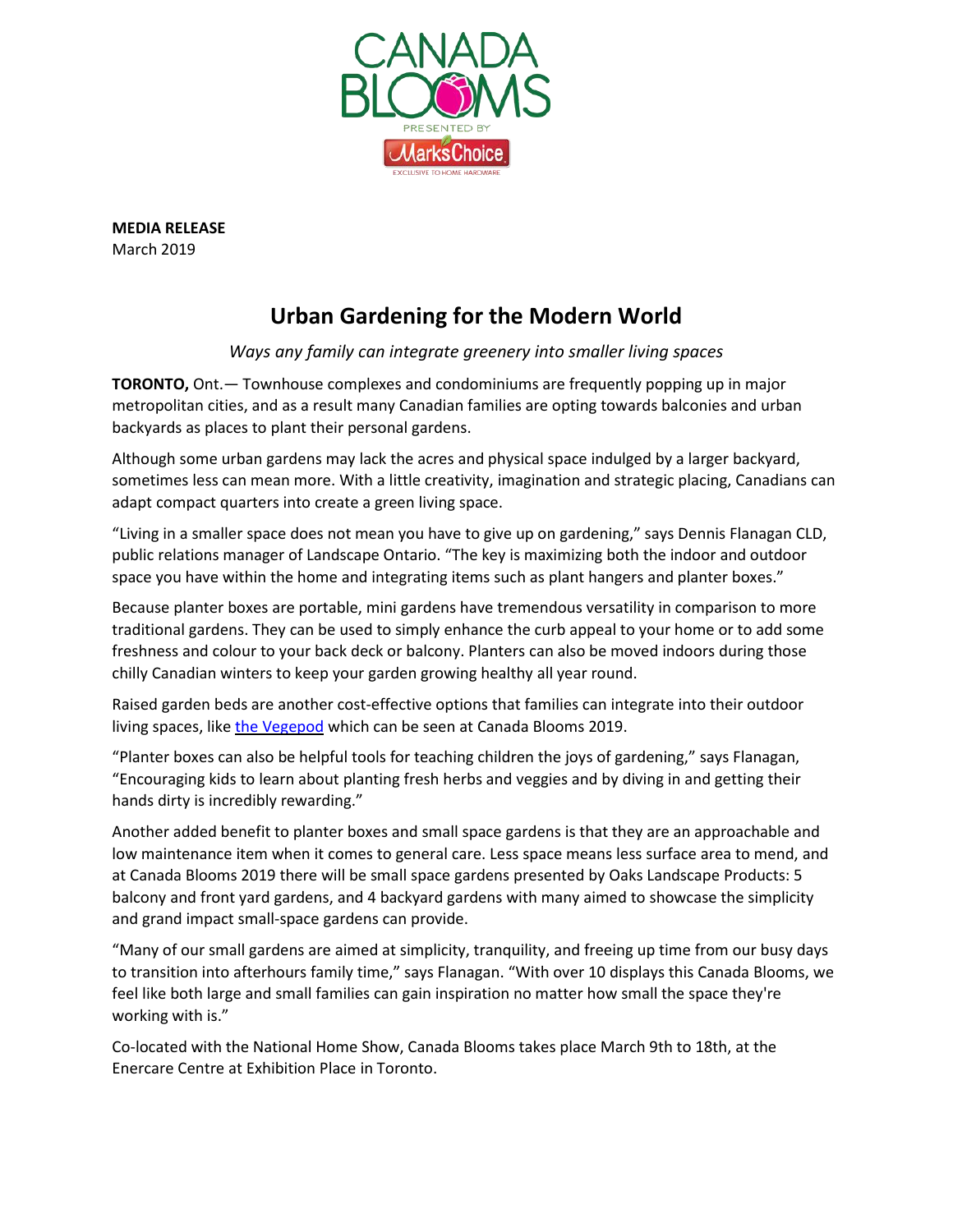

Mark's Choice is Mark and Ben Cullen's personal seal of approval on more than 200 gardening products available exclusively at Home Hardware stores across Canada.

The National Home Show, presented by RE/MAX is also making it a family affair this year. The show has partnered with the Skilled Trades College of Canada to address the shortage of skilled workers in the industry, by encouraging attendees (youth and adults) to consider the trades as a career path. This will be done via an onsite activation, where the public will be able to get hands-on in a variety of trades, including brick laying, electrical and plumbing. Parents with little ones will be able to take advantage of FREE daycare and kids of all ages will be able to test their creativity at the colouring station provided by RE/MAX, and don't forget to join us Monday, March 11th for an Elmer's Glue DIY Slime Station!

Mark's Choice is Mark and Ben Cullen's personal seal of approval on more than 200 gardening products available exclusively at Home Hardware stores across Canada.

Co-located with the National Home Show, Canada Blooms takes place March  $8<sup>th</sup>$  to 17<sup>th</sup>, 2019, at the Enercare Centre at Exhibition Place in Toronto. For more information or for tickets, please visit [canadablooms.com.](http://www.canadablooms.com/) Follow Canada Blooms on Twitter [@CanadaBlooms](http://www.twitter.com/canadablooms) and Like it on [Facebook.](http://www.facebook.com/canadablooms)

## **About Canada Blooms**

Canada Blooms is an annual world-class festival that connects people to the joys and benefits of nature through experiences with gardens and flowers by promoting, educating, inspiring and celebrating all aspects of horticulture. A not-for-profit organization that gives back to the community throughout the year by funding community garden projects around Ontario, Canada Blooms is also dedicated to providing the community with horticulture expertise, education and resources on an ongoing basis.

Now entering its 23<sup>rd</sup> year, Canada Blooms was founded by Landscape Ontario and The Garden Club of Toronto. Each year it is supported by a committed group of partners, sponsors and volunteers. Canada Blooms has been named One of Ontario's Top 100 Events by Festivals and Events Ontario and One of North America's Top 100 Events by the American Bus Association.

## **About Mark's Choice**

Mark's Choice Ltd. is a horticultural communications and marketing company, with the brand being attached to dozens of products available at Home Hardware stores across Canada — including gardening tools, soil, seeds, gloves and other equipment useful in the garden. Before a product is approved as Mark's Choice, it must past rigorous testing, ensuring it is made from high-quality materials, meets the needs of Canadian home gardeners, is tough enough to stand up to commercial use and will help Canadians create great looking lawns and gardens. Possibly Canada's best-known gardener, Mark's Choice President Mark Cullen is a third generation career gardener, and a "garden communicator" unlike any other. He is a best-selling author, with more than 20 books on gardening to his credit. Mr. Cullen actively maintains his website [markcullen.com,](http://www.markcullen.com/) where he has answered more than 10,000 questions from gardeners across the country.

**For more information, please contact:**